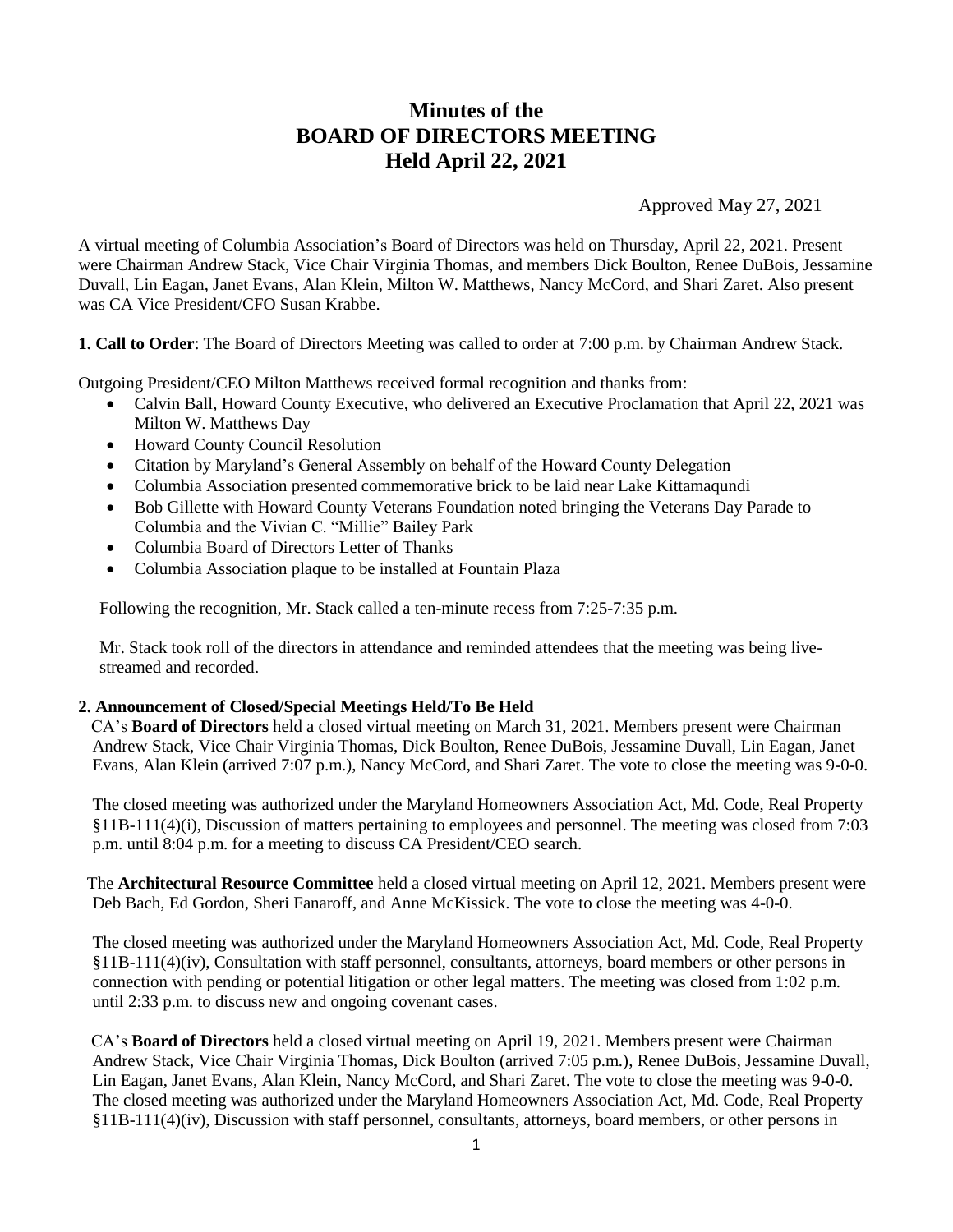connection with pending or potential litigation or other legal matters. The meeting was closed from 7:05 p.m. until 9:24 p.m. for a meeting to discuss Inner Arbor Trust Easement.

### **3. Approval of Agenda**

 **Action**: Ms. Eagan moved to approve the agenda. Ms. Thomas seconded the motion, which was approved unanimously.

### **4. Verbal Resident Speakout**

No residents spoke.

### **5. Consent Agenda**

- (a) Approval of Minutes March 25, 2021 Board Meeting Approved by consent
- (b) Easement Request Village of Owen Brown Approved by consent

## **6. Board Votes**

(a). Reserve Fund Policy and Program

**Action**: Mr. Klein moved to approve Reserve Fund Policy and Program with an amendment to Section V, stating that control of the funds is through the Board of Directors only. Ms. Thomas seconded the motion, which was approved unanimously.

(b). Resolution re: Final Village Contingency Fund Payment and Additional Annual Charge Share **Action**: Ms. Thomas moved for approval of a Resolution re: Final Village Contingency Fund Payment and Additional Annual Charge Share. Mr. Bouton seconded the motion, which was approved unanimously.

### **7. Board Discussion**

(a) "End-of-the-Fiscal Year" Wrap Up – Where CA was on May 1, 2020 and Where CA is on April 22, 2021 Dannika Rynes provided a specially-prepared summary of the events of FY 2021, including videos of team members describing their experiences and one- to two-word reflections from CA Board members.

### **8. Chairman's Remarks**

Mr. Stack provided a written report and verbally gave a "thank you" to Nancy McCord, who is ending her BOD service.

### **9. Reports/Presentations**

- (a) President's Report was provided in writing.
- (b) CA Representatives to the Inner Arbor Trust Board of Directors provided a written report.
- (c) Financial Reports and Updates None
- (d) Legislative Summary Provided in writing by Sheri Fanaroff.

### **10. Tracking Forms**

Nothing new was provided.

### **11. Possible New Topics**

Ms. Evans thanked those involved with the Hybrid Meeting Policy.

- **12. Talking Points** Postponed.
- **13 Adjournment** The meeting was adjourned at 10:06 p.m.